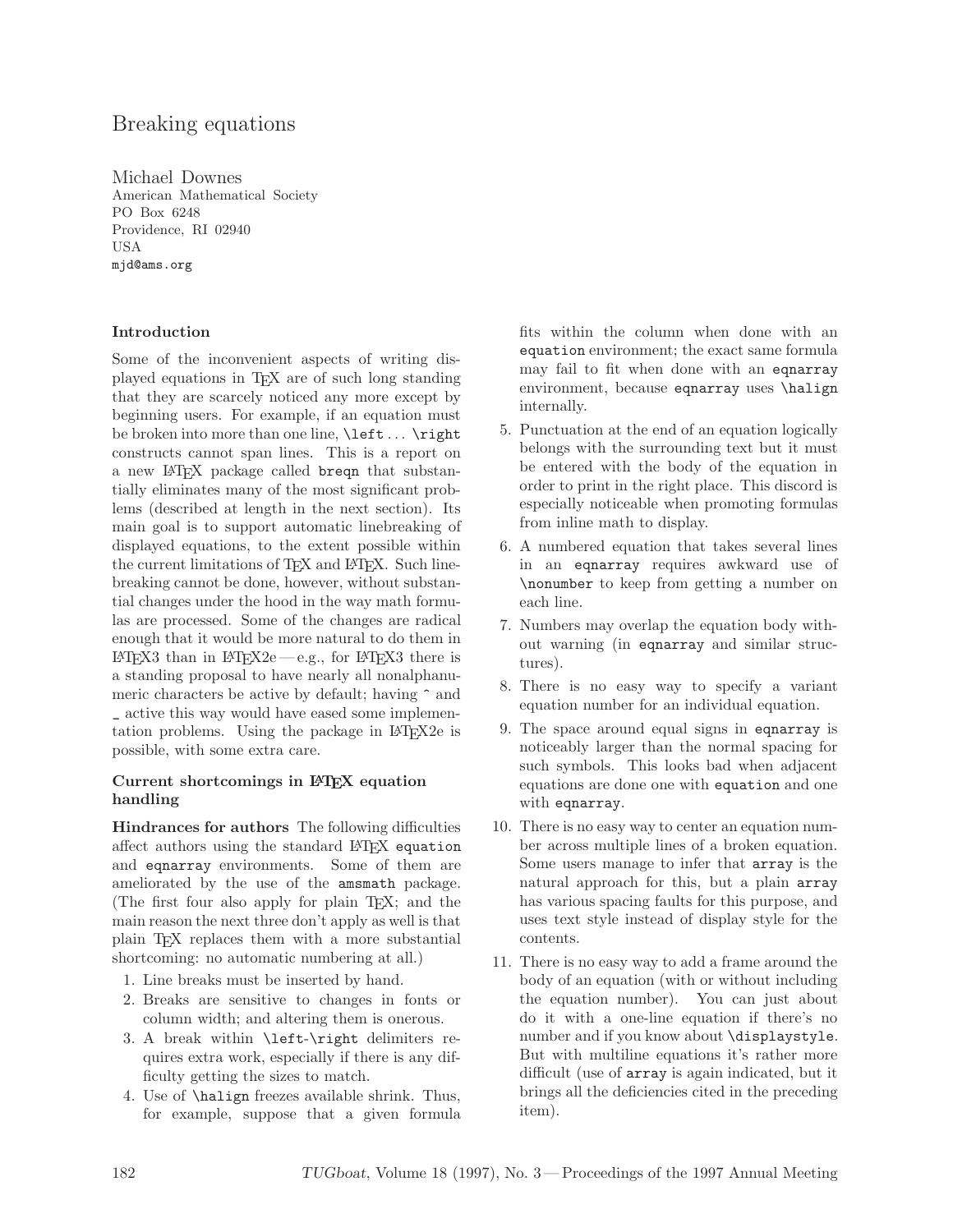The bosonic part of the action takes the form

$$
I = I_{00} + I_{01} + I_{10} + \cdots \tag{14}
$$

where

$$
I_{00} = \frac{(2\pi)^3}{\alpha'^2} \int d^6x \sqrt{-G} e^{-\Phi} \left[ R_G + G^{MN} \partial_M \Phi \partial_N \Phi \right.\left. - \frac{1}{12} G^{MQ} G^{NR} G^{PS} H_{MNP} H_{QRS} \right]
$$
\n(15)

where  $M, N = 0, ..., 5$  are spacetime indices.

```
\begin{eqnarray}\nonumber
I_{00}&=& \frac{(2\pi)^3}{\alpha^{\prime 2}}
  \int d^6x \sqrt{-G}e^{-\Phi} \left[R_G+G^{MN}
  \partial_M\Phi\partial_N\Phi\right.\\
&& \left.-\frac{1}{12}G^{MQ}G^{NR}G^{PS}H_{MNP}H_{QRS}\right]
\end{eqnarray}
```
**Figure 1**: Typical equation problems in ordinary LATEX: (a) different spacing around the equals signs in  $(14)$  and  $(15)$  because one uses equation and the other uses equarray; (b) equation  $(15)$  is a single equation but because it covers two lines \nonumber must be used on the first line; (c) and then the number is not vertically centered on the entire equation; (d) the sizes of \left [ in the first line and \right ] in the second line don't match (they could be made to match, with extra work); and (e) the minus sign at the beginning of the second line is getting (wrong) unary spacing. This example is from (Duff, Minasian, and Witten, 1996), with only a couple of minor adaptations.

### **Issues of typeset quality**

- 1. Symbol spacing tends to go wrong at the start of continuation lines (cf (Kopka and Daly, 1995, §5.4, p 136)). When a line break is taken before a binary infix operator, the operator will typically get unary operator spacing, though it shouldn't. (See Figure 1.)
- 2. Use of \halign (as in eqnarray) keeps the display short spaces from ever being applied, even when a group of equations begins with a short equation that would get the reduced spacing if it occurred by itself.
- 3. No distinction is made between consecutive, separate equations and lines of a single, broken equation.
- 4. Standard methods for reducing the type size of an individual equation all have adverse side effects; typically, the wrong line-spacing gets used for the text preceding the equation.
- 5. When a multiline block of text is displayed and numbered like a formula, the base-to-base spacing above and below doesn't work quite right.

### **Features and misfeatures of the** amsmath **package**

As compared with the standard LATEX facilities for equations, the amsmath package addresses some of the problems mentioned above, but introduces a few new misfeatures of its own.

### **Features**

- 1. The split and multline structures match up better with the logical structure of individual equations and equation groups.
- 2. The multiple-equation environments align, gather, etc., use the correct spacing for equal signs.
- 3. The \tag command makes it easy to get variant equation numbers.
- 4. Overlap of the equation number on the equation body is mostly prevented.
- 5. There is more control over page breaking.
- 6. Environments aligned, cases, etc., can be used as building blocks in building up more complicated displays.

#### **Misfeatures**

- 1. For technical reasons, abbreviations like \bal, \eal for \begin{align}, \end{align} don't work.
- 2. There are inconsistencies between the multline and split environments; for example, the equation number for multline does not get centered the way it does for split.
- 3. The equation environment is implemented as a subcase of the gather environment, which means that it inherits the \halign deficiencies mentioned above: horizontal shrink isn't used; the short skip possibility is disregarded; and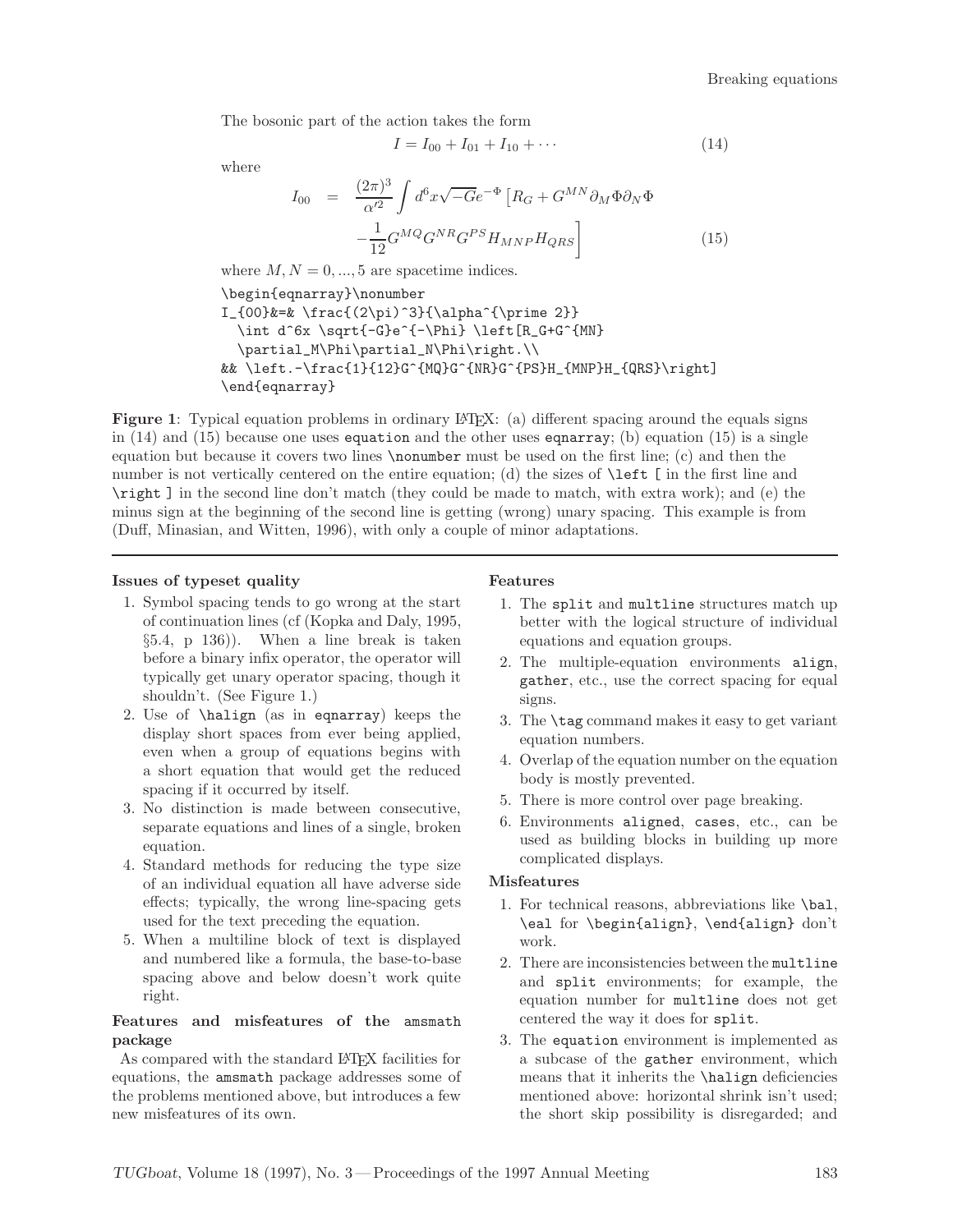it also is rendered unabbreviable, as described above. (Although work-arounds exist, they aren't particularly well known and deviate from canonical LATEX syntax.)

**TEXnical difficulties** Looking at the above lists of deficiencies, one may well wonder why they have not been better addressed before now, more than ten years after LATEX (and AMS-TEX) were first developed (1983–1985). One of the contributing reasons, however, is surely the intransigence of the TEXnical difficulties involved.

- TFX lacks low-level support for typical displaybreaking conventions; for example, break penalties are provided only on the right side of mathbin and mathrel symbols.
- Math/text defaults for \$\$ and \eqno are backwards. If TEX's display structure had been envisioned as a purely typographical device and started out in text mode rather than in math mode, a number of difficulties would never arise. The same can be said for \eqno. Thus providing a simple way such as \$\$ to start a math display would have been better relegated to the macro level, not hardwired into the primitive display mechanism.
- **\left-\right** subformulas are wrapped in an unbreakable box.
- Displayed equation macros have been mainly written towards the typographical structure embodied in T<sub>EX</sub>'s \$\$ mechanisms, instead of towards the actual logical structure of the material (distinguishing single equations from equation groups, intra-equation punctuation from external punctuation and so on).

### **Features of the** breqn **package**

- $\Box$  Overlong equations can be broken automatically to the prevailing column width following standard conventions. There will always be some equations that need special line-breaking attention from the author, but for those that don't, the process is highly automated, including standard indention conventions, avoiding overlap with the equation number, and so on.
- $\square$  Line breaks can be specified in a natural way even within \left ... \right delimiters. Preferred but nonmandatory breakpoints can be specified within equations by \linebreak with an optional argument, as usual.
- $\Box$  Separate equations in a group of equations are written as separate environments instead of

being bounded merely by \\ commands. This simple change dispels, as a side effect, the problem of wrong math symbol spacing at the beginning of continuation lines.

- $\Box$  Horizontal shrink is made use of whenever feasible (most other equation macros are unable to get at it when it occurs between \left ... \right delimiters or in any sort of multiline structure). (However, shrinkable space inside fractions, square roots, overlined quantities, etc., is not unfrozen by this package. That is a less tractable problem.)
- $\square$  The \abovedisplayshortskip is used when applicable (other equation macros fail to apply it in equations of more than one line).
- $\Box$  Displayed 'equations' that contain mixed math and text, or even text only, are handled naturally by means of a dtext environment that starts out in text mode instead of math mode.
- $\Box$  The punctuation at the end of a displayed equation can be handled in a natural way that makes it easier to promote or demote formulas from/to inline math, and to apply special effects such as omitting the punctuation, as favored by some of the more progressive book designers.
- $\square$  Equation numbering is handled in a natural way, with all the flexibility of the amsmath package (features like \tag and subequations are provided under different guises) and with no need for a special \nonumber command.
- $\Box$  Unlike the amsmath equation environments, the breqn environments can be called through userdefined abbreviations such as \beq ... \eeq.
- $\Box$  It is easy to set local options for a single equation environment, e.g., changing the type size or adding a frame.
- $\Box$  It is possible to specify different vertical space values for the space between lines of a long, broken equation and the space between separate equations in a group of equations.
- Page breaking before, within, and after displayed math formulas is subject to more sophisticated control than it is with other extant equation macros.
- $\Box$  A rather noteworthy 'feature': as it pushes the envelope of what is possible within the context of LATEX2e, the breqn package will tend to break other packages when used in combination with them, or to fail itself, when there are any areas of internal overlap; successful use may in some cases depend on package loading order.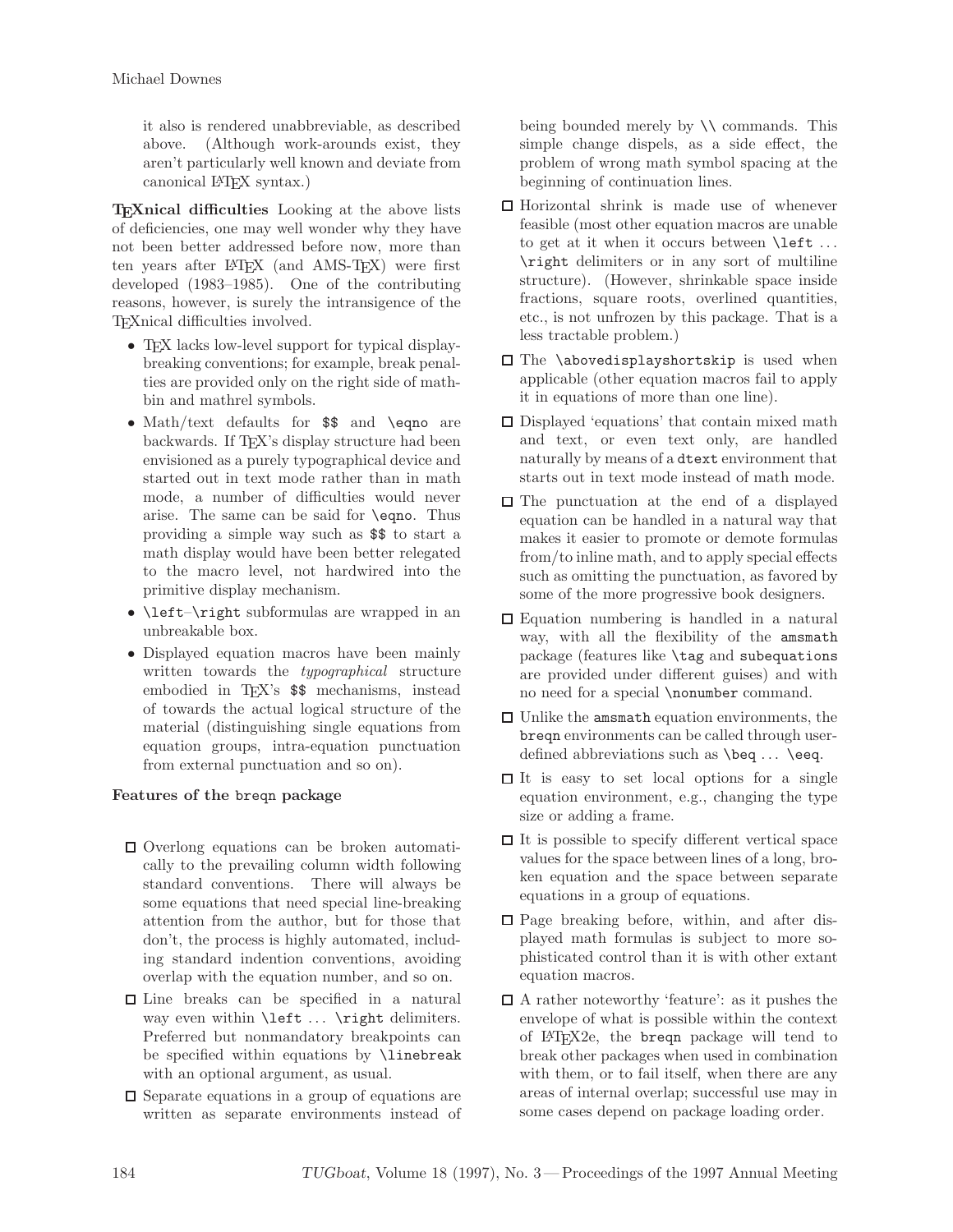**Environments and commands** All of the following environments take an optional argument for applying local effects such as changing the typesize or adding a frame to an individual equation.

- dmath Like equation but supports line breaking and variant numbers.
- dmath\* Unnumbered; like displaymath but supports line breaking
- dtext Like equation but starts out in text mode
- dtext\* Unnumbered variant of dtext
- dgroup Like the align environment of amsmath, but with each constituent equation wrapped in a dmath, dmath\*, dtext, or dtext\* environment instead of being separated by \\. The equations are numbered with a group number. When the constituent environments are the numbered forms (dmath or dtext) they automatically switch to 'subequations'-style numbering, i.e., something like  $(3a)$ ,  $(3b)$ ,  $(3c)$ , ..., depending on the current form of non-grouped equation numbers. See also dgroup\*.
- dgroup\* Unnumbered variant of dgroup. If the constituent environments are the numbered forms, they get normal individual equation numbers, i.e., something like  $(3)$ ,  $(4)$ ,  $(5)$ , ... Numbered and unnumbered forms can be mixed in the natural way, as needed.
- darray Similar to eqnarray but with an argument like array for giving column specs. Automatic line breaking is not done here.
- darray\* Unnumbered variant of darray, rather like array except in using \displaystyle for all column entries.

#### **Restrictions on the use of the** breqn **package**

- math symbol setup In order for automatic line breaking to work, the operation of all the math symbols of class 2, 3, 4, and 5 must be altered (relations, binary operators, opening delimiters, closing delimiters). This is done by an auxiliary package flexisym. If you use anything other than the standard IATEX set of math symbols from the fonts cmex, cmsy, cmmi, you will probably need to do some configuration of the load process for the flexisym package.
- subscripts and superscripts Because of the changes to math symbols of class 2–5, writing certain combinations such as  $\text{-}\text{pm}$  or  $\text{-}\text{geq with-}$ out braces will lead to error messages; in general, except for letters and digits, any single math symbol must be enclosed in braces when sub or superscripted:  $\{\pm\}$ ,  ${\pmb{\mod}$ ,  ${\geq}$ . Actually, there is no visible sanction in the

LATEX book for omitting such braces: it uniformly shows braces in all sub and superscript examples —perhaps because the problem described here already exists in standard LAT<sub>EX</sub> to a lesser extent, as you may know if you ever tried  $\triangle$ neq or  $\cong$  (in the case of  $\neq$  the symbol simply prints incorrectly, without giving an error message).

Grinchuk (Grinchuk, 1996) encountered the same sort of technical complications regarding braces around superscripted math symbols in his efforts to support Russian-style formula breaks as I did, and thinks (as I do) that turning the ^ and \_ characters into active characters might be the best user-friendly solution.

#### **Breaking long equations**

Let's begin by reviewing some first principles. Some facets of the typesetting task for displayed equations are so 'self-evident' that they rarely receive any explicit attention, but only by paying explicit attention to everything can we be sure of getting a strong grasp of the whole picture, and of the relative significance of various constraints.

**Displayed mathematical expressions** A displayed mathematical expression, commonly referred to as a displayed formula or displayed equation, is a sentence fragment whose nucleus is some sort of math formula— not necessarily containing an actual equals sign— and that stands by itself in the text column with extra space above and below. The purpose of treating the expression this way might be

- to emphasize it
- to facilitate reference to it
- to suggest its structure by the way the lines are broken and indented, or
- simply to avoid breaking it, if it contains no acceptable break points and leaving it in-line cannot be done without adversely affecting the inter-word spacing of the text.

On the subject of breaking equations, there is a statement in *The TEXbook* (Knuth, 1986, Chapter 19, p 195) suggesting (with all the weight of Knuth's mathematical typesetting knowledge behind it) that attempting to do it automatically would be, er, well, foolish:

It's quite an art to decide how to break long displayed formulas into several lines; TEX never attempts to break them, because no set of rules is really adequate. The author of a mathematical manuscript is generally the best judge of what to do, since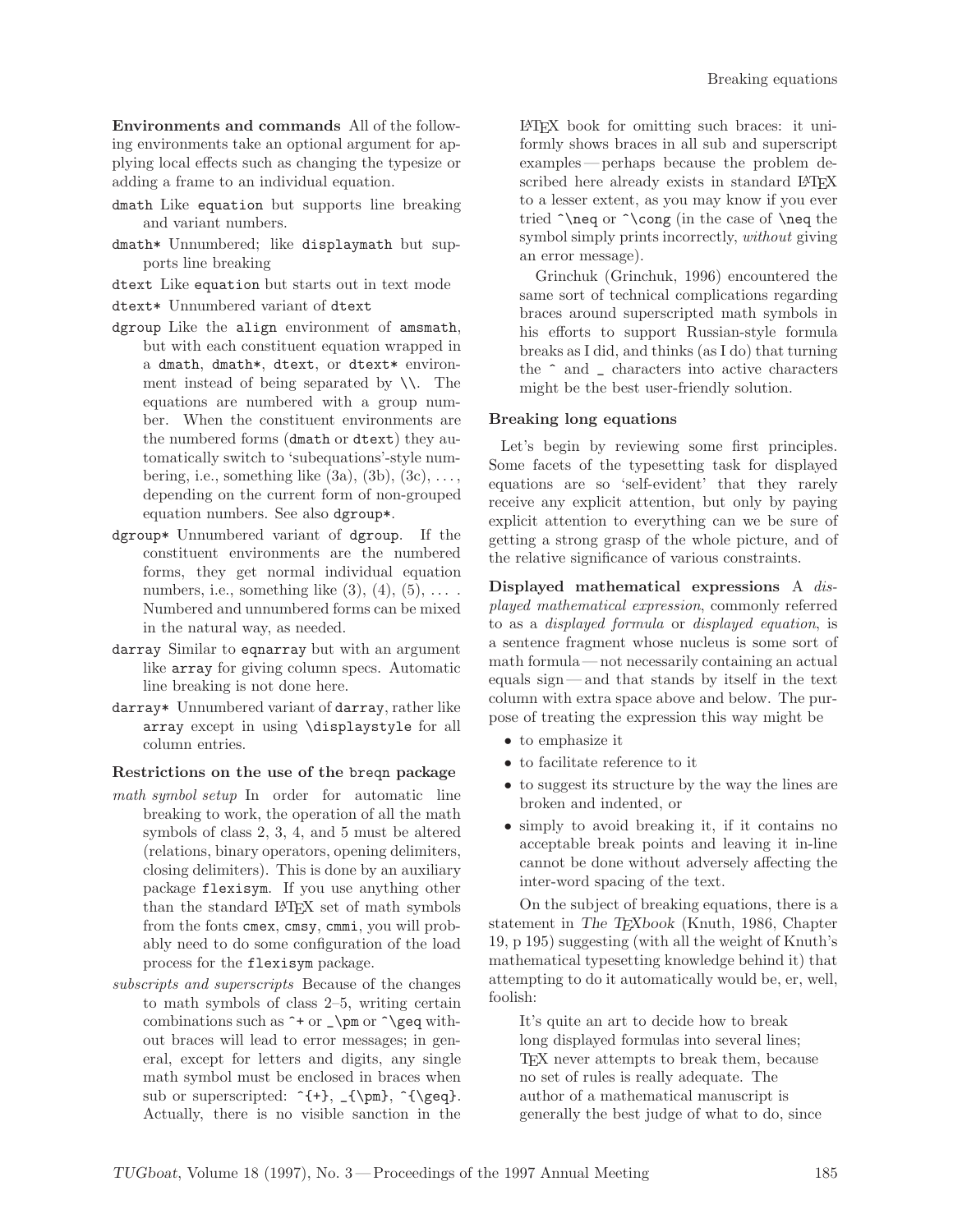break positions depend on subtle factors of mathematical exposition. For example, it is often desirable to emphasize some of the symmetry or other structure that underlies a formula, and such things require a solid understanding of exactly what is going on in that formula.

My motivation, however, for seeking to provide automatic linebreaking in the breqn package is the observation that among the 10% or so of equations that need to be broken, two-thirds have entirely conventional breaks, and many of the remaining can be handled nicely by having the author indicate preferred line breaks instead of forcing line breaks. And indeed, the continuation after the above quote is less pessimistic:

Nevertheless, it is possible to state a few rules of thumb about how to deal with long formulas in displays

**Fitting a displayed equation into the available text width** In the following examples the gray blocks demarcate the nominal column width within which the displayed expression must fit.

Example 1. A substantial majority of equations fit comfortably within the available width, even in relatively complex mathematical material.

 $a = b + c$ 

Example 2. As an equation grows longer it begins to approach the point where not all the material will fit on a single line.

$$
a = b + c + d + e + f
$$

Example 3. If the equation is just slightly wider than will fit, the preferred strategy is to squeeze it a little by reducing the space around binary operator symbols such as  $+$ ,  $-$ , or  $\otimes$ .

 $a = b + c + d + e + f + g$ 

Compare the spaces around the plus signs.

You might think that reducing the space around relation symbols would be a good idea as well; however, the default math space settings in LAT<sub>E</sub>X do not have any shrinkability in the space for relation symbols.

Example 4. Shrinkable spaces inside a subscript, superscript, fraction, root, or other special construct are frozen and cannot shrink. There is a simple reason for this: T<sub>EX</sub> cannot print any sort of object that breaks out of the basic linear symbol stream into two dimensions, except by putting it into a vbox or by raising or lowering a box from the current

baseline. In either case, the material winds up inside a box, and boxes have a fixed width determined at the time of construction. A fraction consists of a numerator box stacked atop a denominator box. Thus spaces within the numerator and denominator don't shrink, even when that might be useful to help an expression fit on a single line. The following equation contains no more material, horizontally speaking, than the previous one; it is the lack of shrinking that makes it overrun the right margin.

$$
a = \frac{b+c+d+e+f+g}{2}
$$

Example 5. In subscripts and superscripts mathrel and mathbin spaces are entirely omitted! So 'to shrink or not to shrink' isn't even a question.

$$
a = x_{b+c+d+e+f+g} - 2
$$

### **When shrinking isn't enough**

Example 6. Suppose that an equation still exceeds the available width after all available shrink capacity has been used up. Then the obvious way to deal with the over-wide condition is to break off the tail end of the equation and move it down to the next line. Commonly the break is chosen to fall just before a binary operator such as  $+$  or  $-$ .

$$
a = b + c + d + e
$$
  
+ f + g

In some publishing traditions, the binary operator symbol is repeated before and after the break (Grinchuk, 1996):

$$
a = b + c + d + e ++f+g
$$

The chief feature of the breqn package is that long equations will break automatically at the conventional places and the continuation lines will be indented by the conventional amounts (configurable). The general idea is to set the equation as a special sort of TEX paragraph, very much like a list item (with ragged-right, rather than justified, text). Compare the outlines of

1. A typical list item, with the text set ragged right instead of justified.

and

$$
\sigma(2^{34} - 1, 2^{35}, 1) = -3 + (2^{34} - 1)/2^{35} + \cdots
$$

$$
+ 7/2^{35}(2^{34} - 1) \cdots
$$

EXAMPLE 7. Breaking an equation anywhere between a pair of delimiters is usually less desirable, by an order of magnitude, than breaking elsewhere. Bad: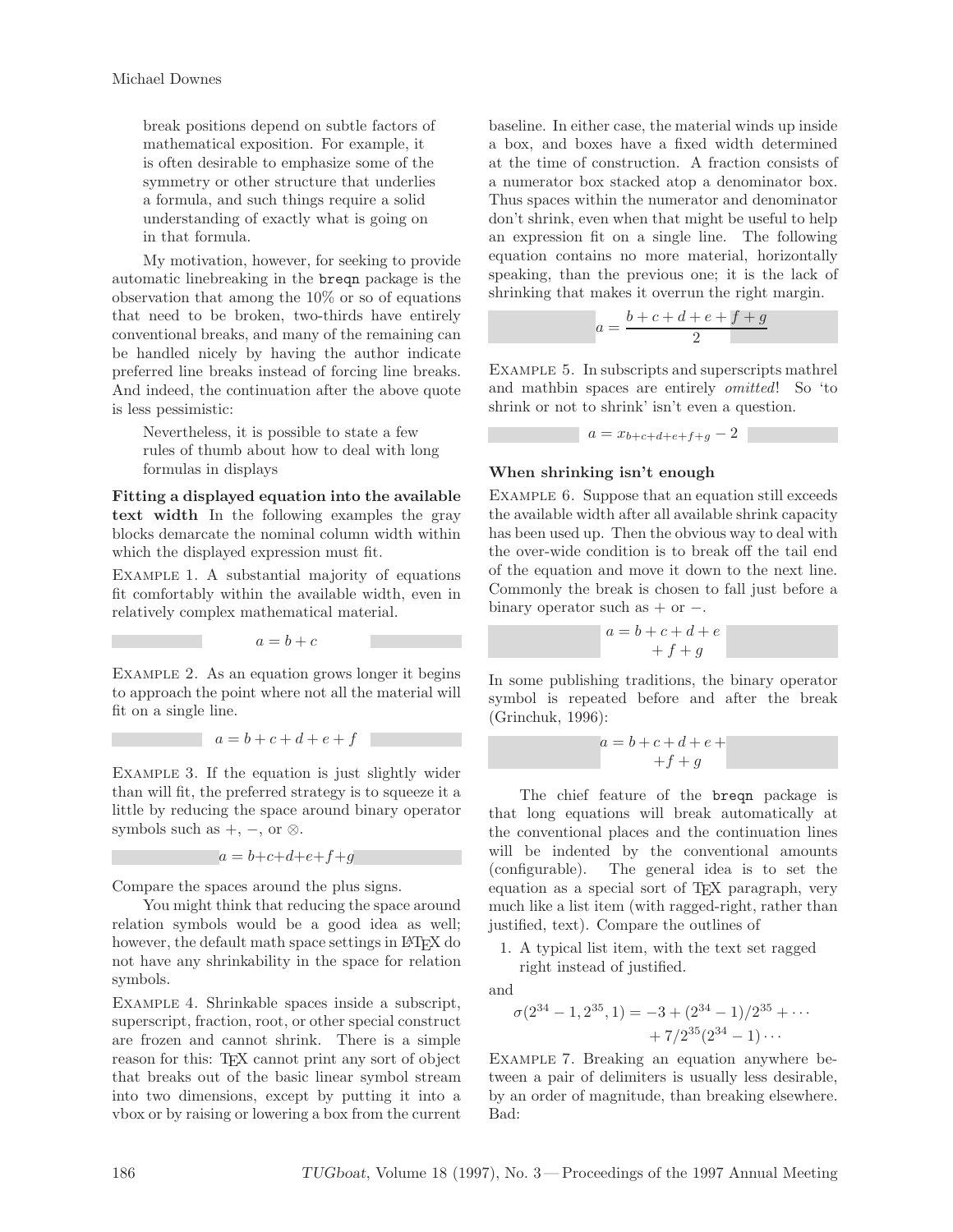$$
a = b + (c + d) + (e
$$

$$
+ f) + g
$$

Better:

$$
a = b + (c + d)
$$
  
+ 
$$
(e + f) + g
$$

But T<sub>EX</sub> does not provide any native way to test whether a given point falls between delimiters or not. So between-delimiter breaks can be more highly discouraged only if the delimiter symbols are themselves programmed to support such a test. This is in fact what the breqn package does.

EXAMPLE 8. By giving suitable LATEX definitions to delimiter symbols such as (, ), \langle, \rangle, etc., it is possible to suppress line breaks within paired delimiters. With vert bars, however, there is a bit of a problem. The standard method of entering vert bar symbols in a document is just to use the ASCII vert bar character from the keyboard. When the verts are paired, mathematicians have little trouble telling which ones are openers and which ones are closers; but computer software such as LATEX doesn't have the discriminatory powers of a human mathematician. It is difficult, for example, for LATEX to discern that a line break such as the following is undesirable:

$$
a = b + |c + d| + |e + f| + g
$$

$$
a = b + |c + d| + |e
$$

$$
+ f| + g
$$

Example 9. Without any explicit indication of directionality, we might envision programming some sort of heuristic choice mechanism into the TFX definition of the vert bar, such as 'the first vert that comes along is an opener; the next one is a closer, and alternate thereafter'. Unfortunately, there are no heuristics for this particular problem that are actually good enough in practice.

If we have directional vert bar symbol commands \lvert, \rvert, \lVert, \rVert, we could rewrite the earlier example as follows, allowing LATEX to easily tell where line breaks should be discouraged more strongly.

$$
a = b + \lvert c + d \rvert
$$
  
 
$$
+ \lvert e + f \rvert + g
$$

$$
a = b + |c + d|
$$
  
+ |e + f| + g

Even better is for paired use of the vert bars to be encapsulated in a macro with some meaningful name chosen by the author:

#### \newcommand\abs[1]{\lvert#1\rvert}

Both the amsmath package and the breqn package (via flexisym) provide \lvert etc.

Example 10. But then consider the following example. Which break looks better: This one?

$$
a = b
$$
  
+ $(c+d+e+f+g)$ 

Or this one?

$$
a = b + (c + d + e
$$

$$
+ f + g)
$$

EXAMPLE 11. For completeness I should have pointed out an intermediate form with the second line indented to the usual position:

$$
a = b + (c + d + e
$$

$$
+ f + g)
$$

This illustrates the point that when a line break is taken between delimiters, we generally prefer to have the delimiters clear their contents: all material within the scope of an opening delimiter should be indented at least as much as the delimiter itself, and closing delimiters should fall further to the right than the rightmost point of the material they encompass.

Example 12. Some displayed mathematical expressions don't include any relation symbol. Then the usual practice is to indent subsequent lines by a fixed amount, say one or two quads:

$$
a+b+c+e+f+g
$$

Example 13. An alternative indention strategy that may be used for two-line equations, especially when the first line contains no natural alignment point, is to start the first line at (near) the left margin and end the last line at (near) the right margin. In the amsmath package this functionality is provided by the multline environment (Downes, 1995). This layout may seem more well-balanced than the other if the second line is much shorter than the first.

$$
a+b+c+d+e+f+g
$$

EXAMPLE 14. Even if a relation symbol is present, the distribution of material between the left-hand side and the right-hand side might make a break in the former more reasonable than a break in the latter. Compare

$$
\begin{cases}\n(a+b+c+d+e+f+g) \\
= \alpha\n\end{cases}
$$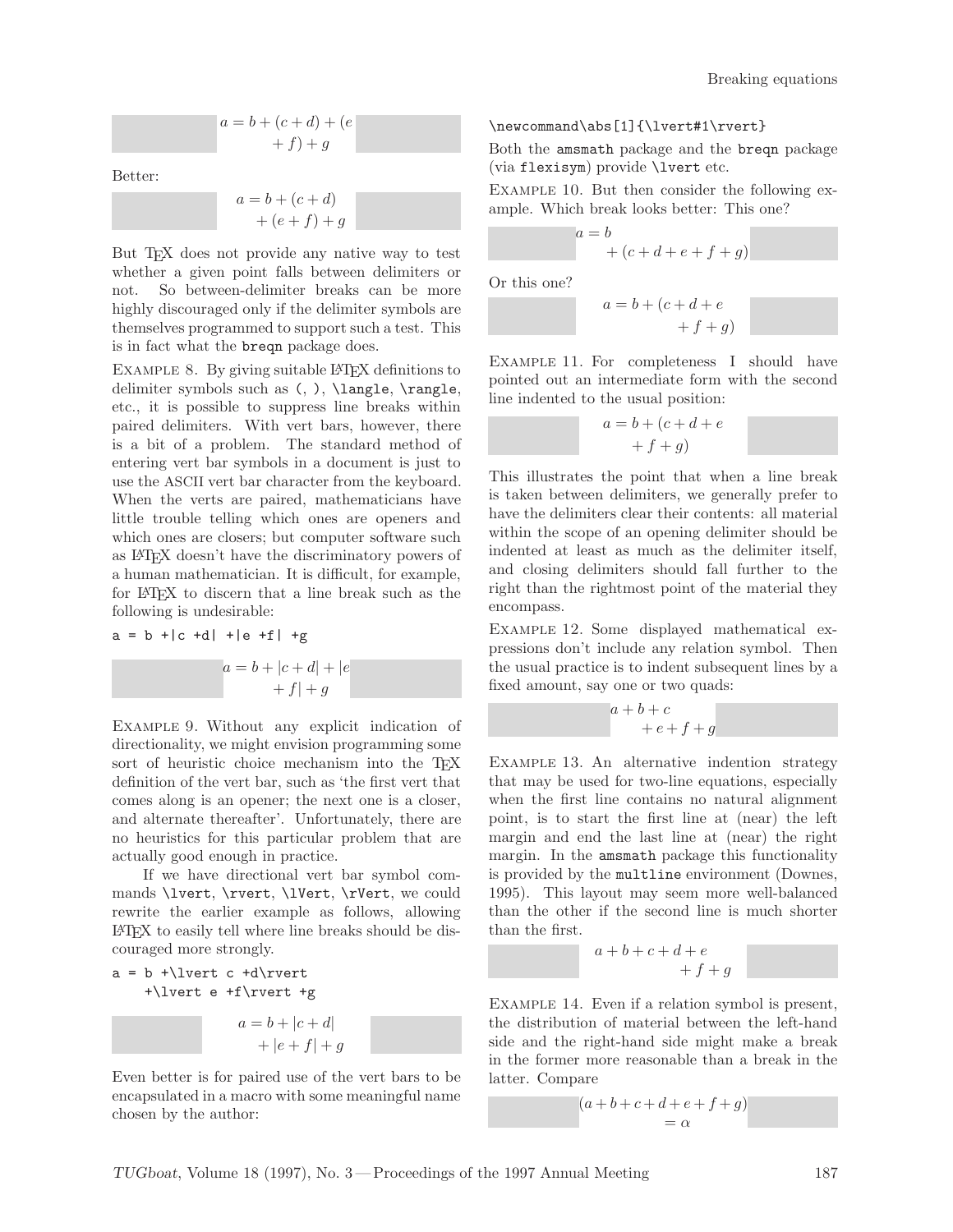and

$$
(a+b+c+d+e+f+g) = \alpha
$$

Example 15. A displayed formula may have the form  $'A$  and  $B$ :

$$
Y_n = Y_k \quad \text{and} \quad Z_n = Z_k
$$

$$
Y_n = Y_k \quad \text{and} \quad Z_n = Z_k
$$

This is a subcase of a more general list pattern that may take various other forms:

$$
Y_n = Y_k, \t Z_n = Z_k
$$
  

$$
X_n = X_k, \t Y_n = Y_k, \t and \t Z_n = Z_k
$$
  

$$
X_n = X_k, \t Y_n = Y_k, \t Z_n = Z_k
$$

Example 16. It is not uncommon for a displayed equation to have an attached condition or qualifier (Knuth, 1986, Chapter 19, p 185):

$$
Z_n = X_n \bmod q \qquad \text{for all } n \ge 0.
$$

In most cases, if there is not enough room for everything to fit on one line, breaking between the assertion and the condition is better than breaking elsewhere. Compare

$$
Z_n = X_{1n} + \dots + X_{kn} \mod q
$$
  
for all  $n \ge 0$ .

and

$$
Z_n = X_{1n} + \cdots
$$
  
+ 
$$
X_{kn} \bmod q \quad \text{for all } n \ge 0.
$$

The breqn package provides a \condition command for such material:

```
\begin{dmath*}
Z_n=X_{1n} +\cdots+X_{kn} \bmod q\condition[]{for all $n\geq 0$}
\end{dmath*}.
```
By default a comma is added by the \condition command, but that can be overridden by an optional argument (in this example, empty).

Example 17. In a similar but rarer construction, the extra material on a line is some sort of annotation rather than a condition —i.e., it is not essential to the truth of the assertion.

$$
Z_n = X_n \bmod q \qquad \text{(cf. [KF79])}
$$

**Algorithm for breaking equations** The algorithm used by the breqn package for finding the optimal arrangement of an equation is necessarily rather complex. A portion of it is shown in Figure 2.

### **Some examples**

Now consider Equation Example A. It doesn't quite fit in The TEXbook's column width. Knuth suggests

\$\$\eqalign{\sigma(2^{34}-1,2^{35},1)  $&=-3+(2^{(34)}-1)/2^{(35)}$ +2^{35}\!/(2^{34}-1)\cr  $\&\qquad$  $-\sigma(2^{35},2^{34}-1,1)$ . \cr}\$\$

with the comment 'The idea is to treat a long oneline formula as a two-line formula, using \qquad on the second line so that the second part of the formula appears well to the right of the  $=$  sign on the first line.'

With the amsmath package the treatment would be nearly identical, but using the split environment instead of \eqalign:

\begin{equation\*}\begin{split} \sigma ... ... ,1).

```
\end{split}\end{equation*}
```
With the breqn package it's all automatic: the contents of the equation are written exactly the same as they would be if no line break were needed — no ampersands, no qquads, no break-here commands:

```
\begin{dmath*}
\sigma(2^{34}-1,2^{35},1)
  =-3+(2^{(34)}-1)/2^{(35)}+2^{(35)}\cdot \cdot \cdot (2^{(34)}-1)+7/2^{35}(2^{34}-1)
   -\sigma(2^{35},2^{34}-1,1)\end{dmath*}.
```
The first relation symbol is taken to indicate the primary alignment point, and if the total width is greater than column width, extra lines will be aligned and indented according to the class of symbol that immediately follows the break.

In a similar example (Knuth, 1986, Exercise 19.17), the point of the exercise is adding the equation number. In plain TEX this requires switching from \eqalign to \eqalignno and taking a bit of extra care with the horizontal spacing (the \quad in the last line).

```
$$\eqalignno{x_nu_1+\cdots+x_{n+t-1}u_t
  &=x_nu_1+(ax_n+c)u_2+\cdots\cr\alpha+\binom{a^t-t-1}{x_n+c(a^t-2)}+\cdots+1)\bigr)u_t\cr
  &=(u_1+au_2+\cdots+a^{t-1}u_t)x_n+h(u_1,\ldots,u_t). \quadd^2(47)\cr
```
With the breqn package, the equation number is automatically placed at the location decreed by the documentclass (left, right, top, middle, bottom) and the dmath environment contains only the body of the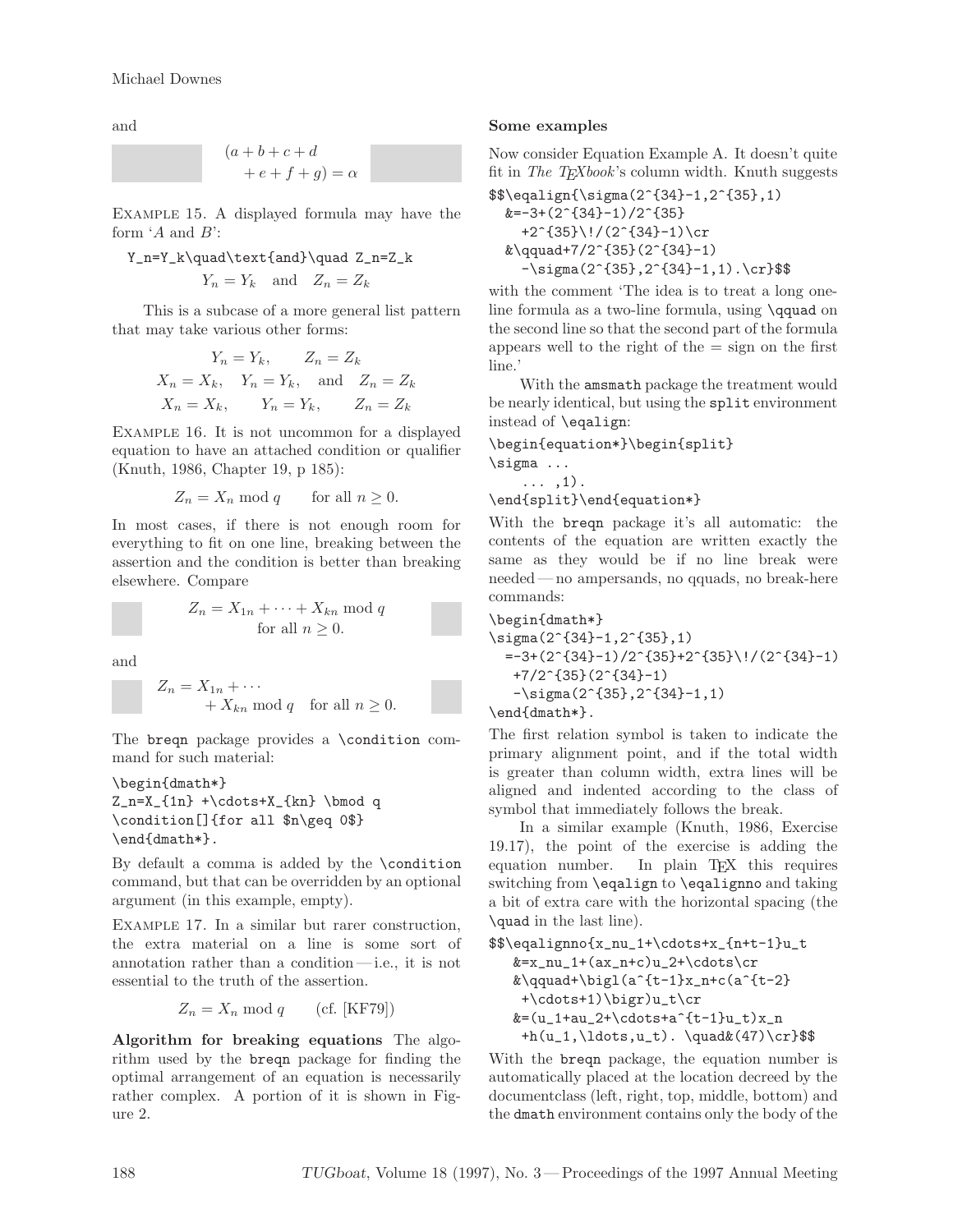

**Figure 2**: Equation-breaking algorithm: w width, L left-hand side, R right-hand side, A available width, I indent

**Equation Example A.** This equation (Knuth, 1986, Chapter 19, p 195) remains just a few characters too wide even after shrinking the spaces around  $the + and - symbols.$ 

 $\sigma(2^{34}-1, 2^{35}, 1) = -3+(2^{34}-1)/2^{35}+2^{35}/(2^{34}-1)+7/2^{35}(2^{34}-1)-\sigma(2^{35}, 2^{34}-1, 1).$ Knuth discussed how to break the equation using \eqalign, with the following result:

$$
\sigma(2^{34}-1, 2^{35}, 1) = -3 + (2^{34}-1)/2^{35} + 2^{35}/(2^{34}-1) +7/2^{35}(2^{34}-1) - \sigma(2^{35}, 2^{34}-1, 1).
$$

**Equation Example B.** A change in the representation of the fractions would allow the entire equation of Equation Example A to fit on a single line:

$$
\sigma(2^{34} - 1, 2^{35}, 1) = -3 + \frac{2^{34} - 1}{2^{35}} + \frac{2^{35}}{2^{34} - 1} + \frac{7}{2^{35}(2^{34} - 1)} - \sigma(2^{35}, 2^{34} - 1, 1)
$$

Most mathematicians would probably find this alternative more readable, as well.

equation. This has the potential to save authors a lot of work if they ever have to switch a book from one book design to another one that has different equation numbering conventions.

```
\begin{dmath}
x_nu_1+\dotsb+x_{n+t-1}u_t
  =x_nu_1+(ax_n+c)u_2+\dots+\big\right)igl(a^{t-1}x_n
   +c(a^{t-2}+\dots+b+1)\big\|_{x}=(u_1+au_2+\ldots+a^t-t)u_t)x_n+h(u_1,\ldots,u_t)\end{dmath}.
```
An interesting feature of the next example (Knuth, 1986, Exercise 19.9) is that it is the second relation symbol, not the first one, to which the remaining relation symbols are aligned.

$$
T(n) \leq T(2^{\lceil \lg n \rceil}) \leq c(3^{\lceil \lg n \rceil} - 2^{\lceil \lg n \rceil})
$$
  

$$
< 3c \cdot 3^{\lg n}
$$
  

$$
= 3cn^{\lg 3}.
$$
  
\$\eqalign{T(n)\leq T(2^{\lceil \lg n \rceil})\text{ %} \leq c(3^{\lceil \lg n \rceil})\text{ %} \leq 2^{\lceil \lg n \rceil} \text{ %} \leq 3c\cdot 3^{\lg n} \text{ %} \leq 3c\, n^{\lg 3}.\cr}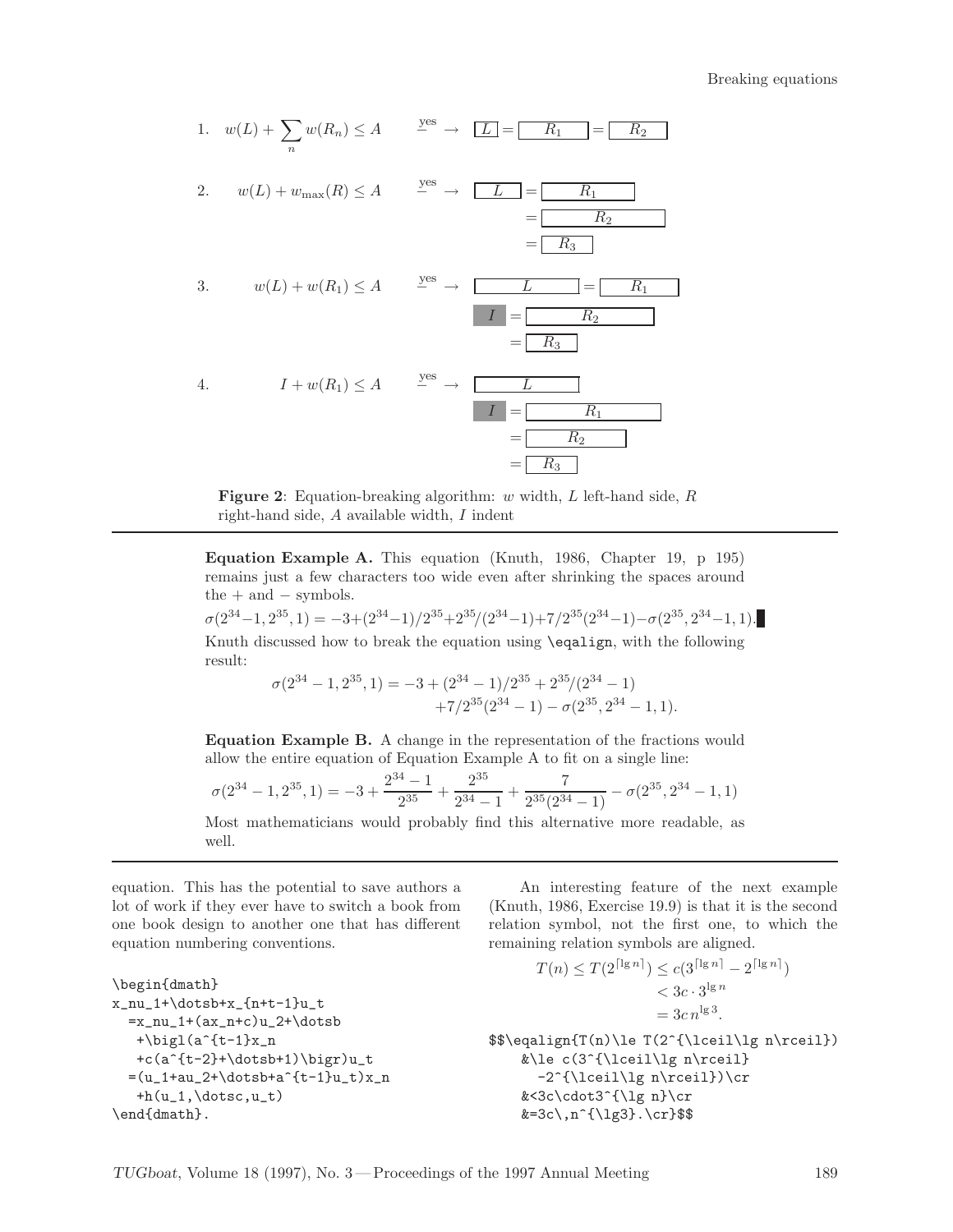With the amsmath package that would be written

```
\begin{equation*}
\begin{split}
T(n)\leq T(2^{\lceil\log n\rceil})&\le c(3^{\lceil\lg n\rceil}
    -2^{\{\text{leil}\g n\rceil}\}\<3c\cdot3c^{\lg}k=3c\,n^{\{\lceil\}}\end{split}
\end{equation*}
```
Using the dmath\* environment you would use a  $\>$  command (note — not ampersand) to mark the relation symbol as the preferred alignment point:

# \begin{dmath\*}

```
T(n)\leq T(2^{\lceil\log n\rceil})\>\le c(3^{\lceil\lg n\rceil}
     -2^{\lceil\log n\rceil})
  \langle3c\cdotcdot3\hat{}{\lg n}
  =3c\,n^{\prime}\{1g3\}\end{dmath*}.
```
# **Groups of equations**

For an unaligned group of equations (see Equation Example C), Knuth recommended \displaylines:

```
$$\displaylines{%
```

```
\hfill x\equiv x;\hfill\llap{(1)}\cr
\hfill\hbox{if}\quad x\equiv y\quad
 \hbox{then}\quad y\equiv x;\hfill
 \lceil(2)\rceilcr
\hfill\hbox{if}\quad x\equiv y\quad
 \hbox{and}\quad y\equiv z\quad
 \hbox{then}\quad x\equiv z.\hfill
 \llap{(3)}\cr}$$
```
With the amsmath package, the appropriate environment is gather:

```
\begin{gather}
  x\leq x;\setminus\text{if}\quad x\equiv y\quad
    \text{then}\quad y\equiv x;\\
  \text{if}\quad x\equiv y\quad
    \text{and}\quad y\equiv z\quad
    \text{then}\quad x\equiv z.
\end{gather}
With the breqn package, it would be written as
\begin{dgroup*}[aligned={F}]
\begin{dmath}
 x\equiv x
\end{dmath};
\begin{dmath}
  \text{if}\quad x\equiv y\quad
    \text{then}\quad y\equiv x
\end{dmath};
```
\begin{dmath} \text{if}\quad x\equiv y\quad \text{and}\quad y\equiv z\quad \text{then}\quad x\equiv z \end{dmath}. \end{dgroup\*} A simple example of aligned equations (Knuth, 1986, Chapter 19, p 190): \$\$\eqalign{  $X_1+\cdots+X_p$ &=m, \cr Y\_1+\cdots+Y\_q&=n.\cr }\$\$ In LATEX that would be written \begin{eqnarray\*}  $X_1+\cdots+X_p$ &=&m,\\

```
Y_1+\cdots+Y_q&=&n.
\end{eqnarray*}
```
With the breqn package it would be written

\begin{dgroup\*} \begin{dmath\*}  $X_1+\ldots+B_p = m$ \end{dmath\*}, \begin{dmath\*}  $Y_1+\ldots+Y_q = n$ \end{dmath\*}.

\end{dgroup\*}

Here is an equation group with a single common number (Knuth, 1986, Exercise 19.10):

```
$$\eqalign{%
  P(x)&=a_0+a_1x+a_2x^2+\cdots+a_nx^n,\cr
  P(-x) &=a_0-a_1x+a_2x^2-\cdots
          +(-1)<sup>n</sup>a_nx<sup>o</sup>n.\cr}\eqno(30)$$
```
In L<sup>AT</sup>EX this would need to be done with the array environment.

```
\begin{equation}
\begin{array}{rcl}
  P(x)\&=\&a_0+a_1x+a_2x^2+\cdots+a_nx^n,\P(-x)&=&a_0-a_1x+a_2x^2-\cdots
          +(-1)\hat{m}a_nx\hat{n}.
\end{array}
\end{equation}
```
But without further adjustments, spacing around the equals signs would be egregiously large, as in the eqnarray environment, and the interline spacing would be too small, and so on (see Equation Example D). Using the breqn package:

```
\begin{dgroup}
\begin{dmath*}
 P(x)=a_0+a_1x+a_2x^2+\dots+a_nx^n\end{dmath*},
\begin{dmath*}
```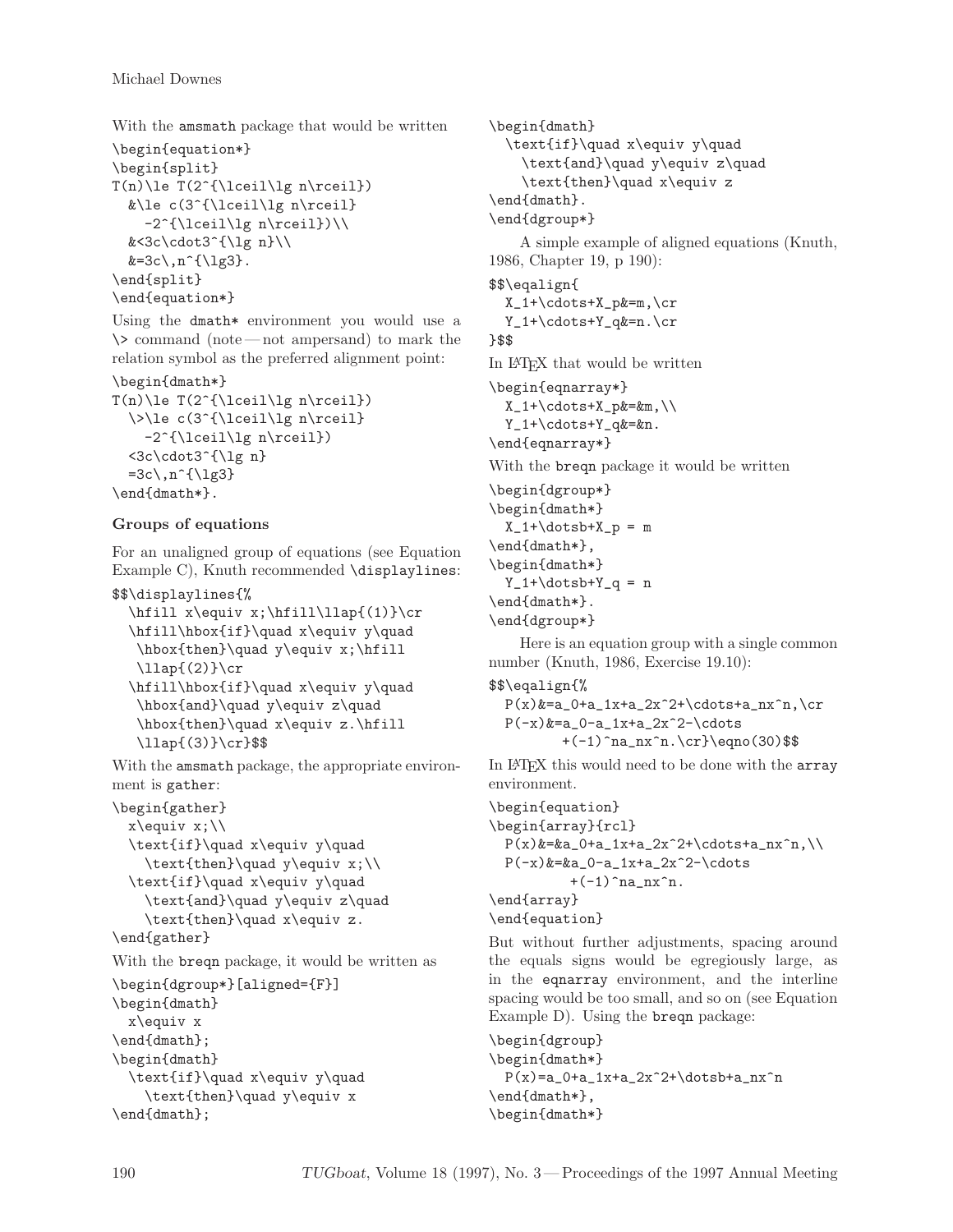**Equation Example C.** This is from (Knuth, 1986, Chapter 19, p 194).

$$
x \equiv x; \tag{1}
$$

if 
$$
x \equiv y
$$
 then  $y \equiv x$ ;\t\t(2)

if 
$$
x \equiv y
$$
 and  $y \equiv z$  then  $x \equiv z$ . (3)

**Equation Example D.** Aligned equations done with the L<sup>AT</sup>EX array environment in order to get the equation number centered:

$$
P(x) = a_0 + a_1 x + a_2 x^2 + \dots + a_n x^n,
$$
  
\n
$$
P(-x) = a_0 - a_1 x + a_2 x^2 - \dots + (-1)^n a_n x^n.
$$
\n(30)

Notice the too-large spacing around the equal signs and the too-small interline spacing. These can be corrected, but only by rather cumbersome extra work.

 $P(-x)=a_0-a_1x+a_2x^2-\dots+b(-1)^n a_nx^n$ \end{dmath\*}.

\end{dgroup}

Perhaps some of the lines are numbered and others are not (*The TEXbook* Chapter 19 p 192):

$$
(x+y)(x-y) = x2 - xy + yx - y2
$$
  
= x<sup>2</sup> - y<sup>2</sup>; (31)

$$
(x+y)^2 = x^2 + 2xy + y^2.
$$
 (32)

\$\$\eqalignno{(x+y)(x-y)&=x^2-xy+yx-y^2\cr  $&=x^2-y^2; \&(4)\csc$  $(x+y)^2$ &=x^2+2xy+y^2.&(5)\cr}\$\$

In LATEX this would typically be accomplished in with the eqnarray environment and \nonumber. With the amsmath package it would be done with a combination of split and align:

```
\begin{align}
\begin{split}
  (x+y)(x-y) x=x^2-xy+yx-y^2\lambda&=x^2-yz^2;\end{split}
\\% align break
  (x+y)^2&=x^2+2xy+y^2.
\end{align}
```
With the breqn package the logical distinction between a long, split equation and equations that are entirely separate is clearer. Among other things, this makes it possible for documentclasses to specify that the space between distinct equations should be larger than the space between the lines of a single multiline equation, and/or should stretch more if necessary to fill up a page.

```
\begin{dgroup}
\begin{dmath}
(x+y)(x-y) = x^2-xy+yx-y^2=x^2-y^2\end{dmath};
\begin{dmath}
  (x+y)^2 = x^2+2xy+y^2
```
### \end{dmath}. \end{dgroup}

From The TEXbook Chapter 19 p193. You can also insert a line of text between two equations, without losing the alignment. For example, consider the two displays

and

$$
x = y + z
$$

 $x^2 = y^2 + z^2$ .

which Knuth demonstrates as

```
$$\eqalignno{x&=y+z\cr
 \noalign{\hbox{and}}
 x^2&=y^2+z^2.\cr}$$
```
The amsmath package provides an \intertext command for this situation:

```
\begin{align*}
  x&=y+z\lambda\intertext{and}
  x^2&=y^2+z^2.
\end{align*}
```
The dmath environment reimplements 'intertext' as an environment. Among other things this means that the text can contain a bit of verbatim, should that ever be necessary.

```
\begin{dgroup}
\begin{dmath*}
  x = y + z\end{dmath*}
\begin{intertext}
and
\end{intertext}
\begin{dmath*}
  x^2 = y^2 + z^2\end{dmath*}.
\end{dgroup}
```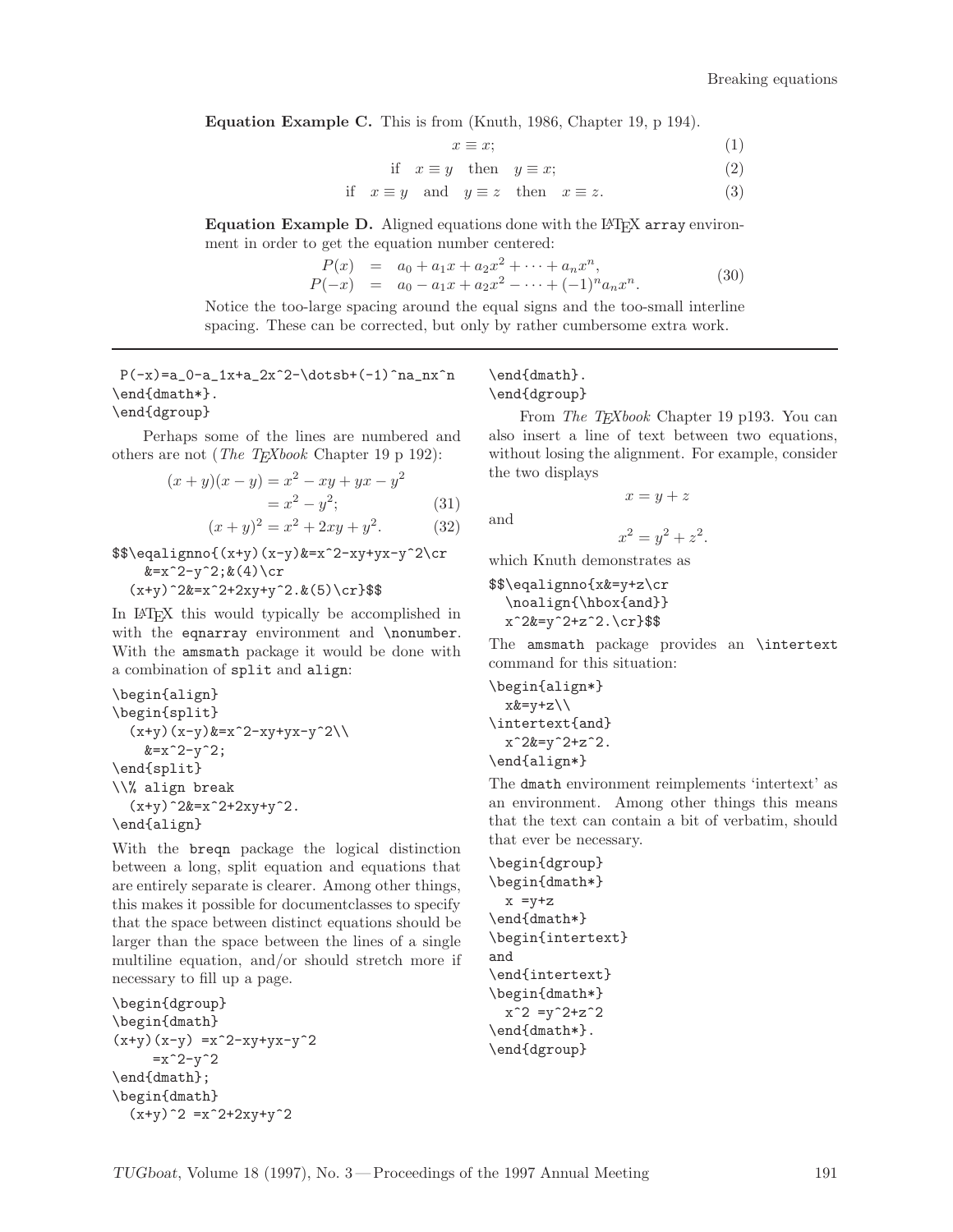**Examples from (Fomin, Gelfand, and Postnikov, 1997).** Note: the authors had added space by hand before all the end-of-display punctuation to get the amount of space they desired. With breqn conventions this is handled automatically and the amount of space is easy to change.

| $\partial_w(fg) = w(f)\partial_w g + \sum (\lambda_i - \lambda_j)\partial_{wt_{ij}} g$ ,                                                                                                                    | \begin{dmath*}<br>\partial_w(fg)=w(f)\partial_wg<br>+\sum(\lambda_i-\lambda_j)\partial_{wt_{ij}}g<br>\end{dmath*},                                                                                                                                                                                                                                   |
|-------------------------------------------------------------------------------------------------------------------------------------------------------------------------------------------------------------|------------------------------------------------------------------------------------------------------------------------------------------------------------------------------------------------------------------------------------------------------------------------------------------------------------------------------------------------------|
| $\partial_w(fg) = w(f)\partial_w g + \sum (\lambda_i - \lambda_j)\partial_{wt_{ij}}g$ , (2.5)                                                                                                               | \begin{dmath}<br>\partial_w(fg)=w(f)\partial_w g<br>+\sum(\lambda_i-\lambda_j)\partial_{wt_{ij}}g<br>\end{dmath},                                                                                                                                                                                                                                    |
| $\partial_i \partial_j = \partial_j \partial_i$ for $ i - j  > 1$ ,<br>$\partial_i \partial_{i+1} \partial_i = \partial_{i+1} \partial_i \partial_{i+1}$ ,<br>$\partial_i^2 = 0$ .                          | \begin{dgroup*}[aligned={F}]<br>\begin{dmath*}<br>\partial_i \partial_j = \partial_j \partial_i<br>\condition[]{for \$\abs{i-j}>1\$}<br>\end{dmath*},<br>\begin{dmath*}<br>\partial_i\partial_{i+1}\partial_i<br>=\partial_{i+1}\partial_i\partial_{i+1}<br>$\end{math}$ ,<br>\begin{dmath*}<br>$\partial_i^2 = 0$<br>\end{dmath*}.<br>\end{dgroup*} |
| $\partial_i \partial_j = \partial_j \partial_i$ for $ i - j  > 1$ ,<br>(2.3)<br>$\partial_i \partial_{i+1} \partial_i = \partial_{i+1} \partial_i \partial_{i+1}$ ,<br>(2.4)<br>$\partial_i^2=0$ .<br>(2.5) | \begin{dgroup*}<br>\begin{dmath}<br>\partial_i \partial_j = \partial_j \partial_i<br>\condition[]{for \$\abs{i-j}>1\$}<br>\end{dmath},<br>\begin{dmath}<br>\partial_i\partial_{i+1}\partial_i<br>=\partial_{i+1}\partial_i\partial_{i+1}<br>\end{dmath},<br>\begin{dmath}<br>$\partial_i^2 = 0$<br>\end{dmath}.<br>\end{dgroup*}                     |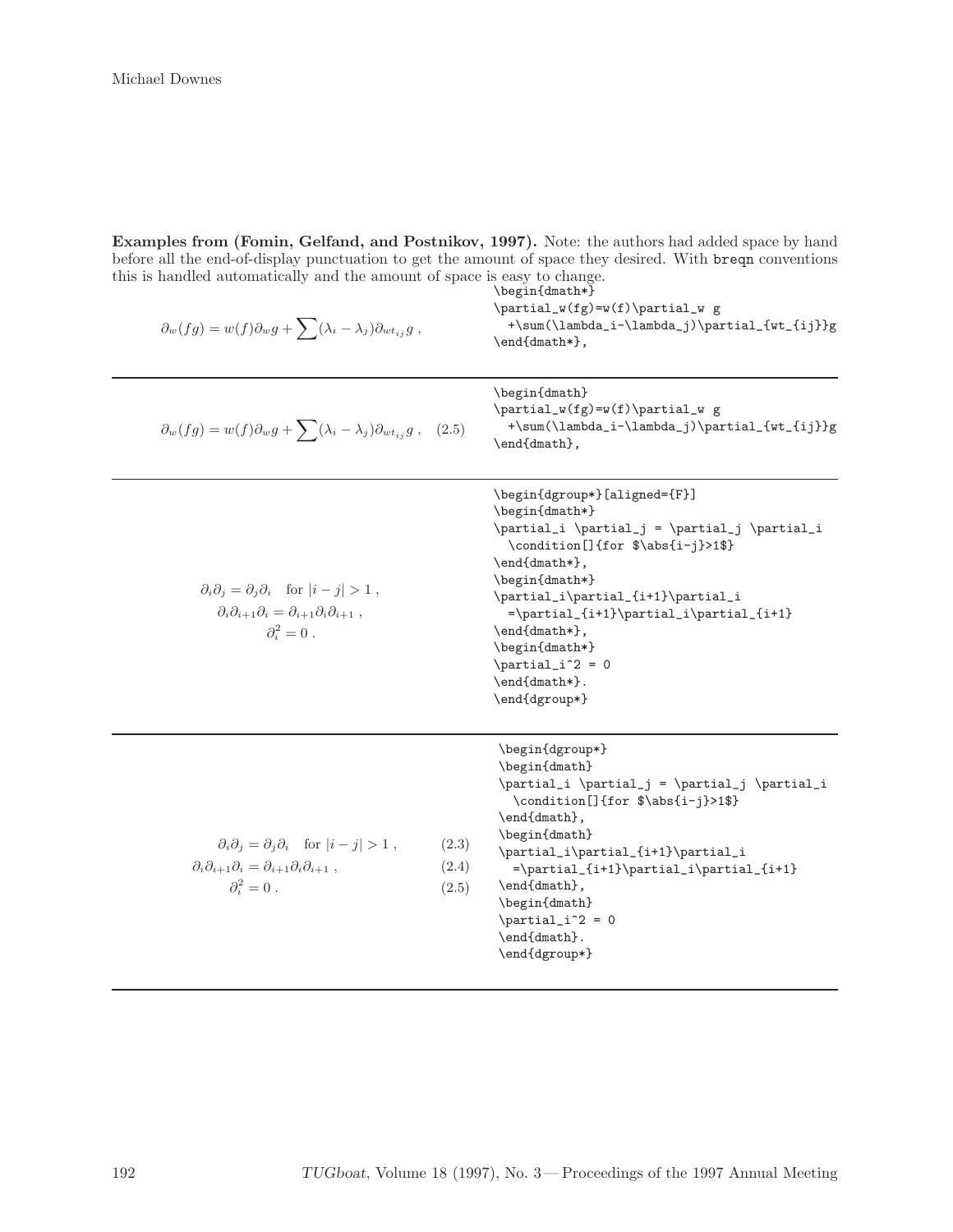**Examples from (Fomin, Gelfand, and Postnikov, 1997) (continued).**

$$
\begin{array}{c}\n\begin{array}{c}\n\begin{array}{c}\n\begin{array}{c}\n\begin{array}{c}\n\begin{array}{c}\n\begin{array}{c}\n\begin{array}{c}\n\begin{array}{c}\n\begin{array}{c}\n\begin{array}{c}\n\begin{array}{c}\n\begin{array}{c}\n\begin{array}{c}\n\begin{array}{c}\n\begin{array}{c}\n\begin{array}{c}\n\begin{array}{c}\n\begin{array}{c}\n\begin{array}{c}\n\begin{array}{c}\n\begin{array}{c}\n\begin{array}{c}\n\begin{array}{c}\n\begin{array}{c}\n\begin{array}{c}\n\begin{array}{c}\n\begin{array}{c}\n\begin{array}{c}\n\begin{array}{c}\n\begin{array}{c}\n\begin{array}{c}\n\begin{array}{c}\n\begin{array}{c}\n\begin{array}{c}\n\begin{array}{c}\n\begin{array}{c}\n\begin{array}{c}\n\begin{array}{c}\n\begin{array}{c}\n\begin{array}{c}\n\begin{array}{c}\n\begin{array}{c}\n\begin{array}{c}\n\begin{array}{c}\n\begin{array}{c}\n\begin{array}{c}\n\begin{array}{c}\n\begin{array}{c}\n\begin{array}{c}\n\begin{array}{c}\n\begin{array}{c}\n\begin{array}{c}\n\begin{array}{c}\n\begin{array}{c}\n\begin{array}{c}\n\begin{array}{c}\n\begin{array}{c}\n\begin{array}{c}\n\begin{array}{c}\n\begin{array}{c}\n\begin{array}{c}\n\begin{array}{c}\n\begin{array}{c}\n\begin{array}{c}\n\begin{array}{c}\n\begin{array}{c}\n\begin{array}{c}\n\begin{array}{c}\n\begin{array}{c}\n\begin{array}{c}\n\begin{array}{c}\n\begin{array}{c}\n\begin{array}{c}\n\begin{array}{c}\n\begin{array}{c}\n\begin{array}{c}\n\begin{array}{c}\n\begin{array}{c}\n\begin{array}{c}\n\begin{array}{c}\n\begin{array}{c}\n\begin{array}{c}\n\begin{array}{c}\n\begin{array}{c}\n\begin{array}{c}\n\begin{array}{c}\n\begin{array}{c}\n\begin{array}{c}\n\begin{array}{c}\n\begin{array}{c}\n\begin{array}{c}\n\begin{array}{c}\n\begin{array}{c}\n\begin{array}{c}
$$